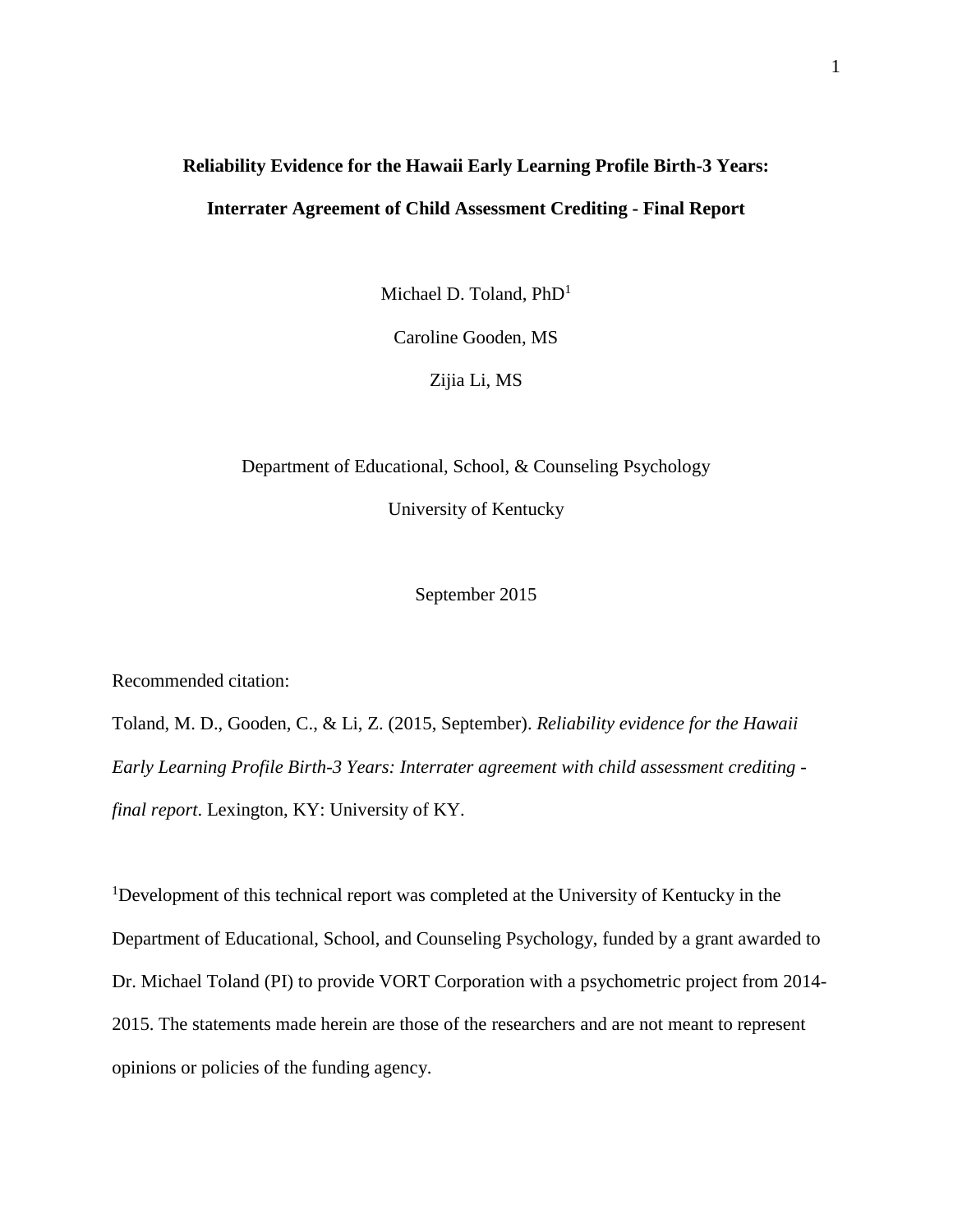#### Abstract

This study provides preliminary evidence on the interrater agreement of the Hawaii Early Learning Profile Birth-3 (HELP® 0-3). Interrater agreement refers to the degree to which item crediting from independent providers are interchangeable, that is, the extent to which individual providers provide essentially the same crediting. This study aimed to measure the degree of agreement birth to three providers had with each other and with a HELP® 0-3 expert, and, whether this agreement varied based on providers with or without formal HELP® 0-3 training. Eighty-two providers observed and credited 36 video-recorded clips of children exhibiting specific HELP® skills using the HELP Strands' definitions and credit criteria from the *Inside HELP®* (Administration and Reference Manual for HELP Birth – 3 Years; Parks, 1992, 2006). Most interrater agreement statistics ranged from 90% to 100%. Specifically, it was impressive that 32 of 36 (88%) video-recorded cases had agreement statistics that were above 90%. Results did not show differences in crediting based on provider training. Overall, these findings suggest that assessment crediting for the HELP® Strands when used with the *Inside HELP®* administration manual are highly dependable and consistent across providers.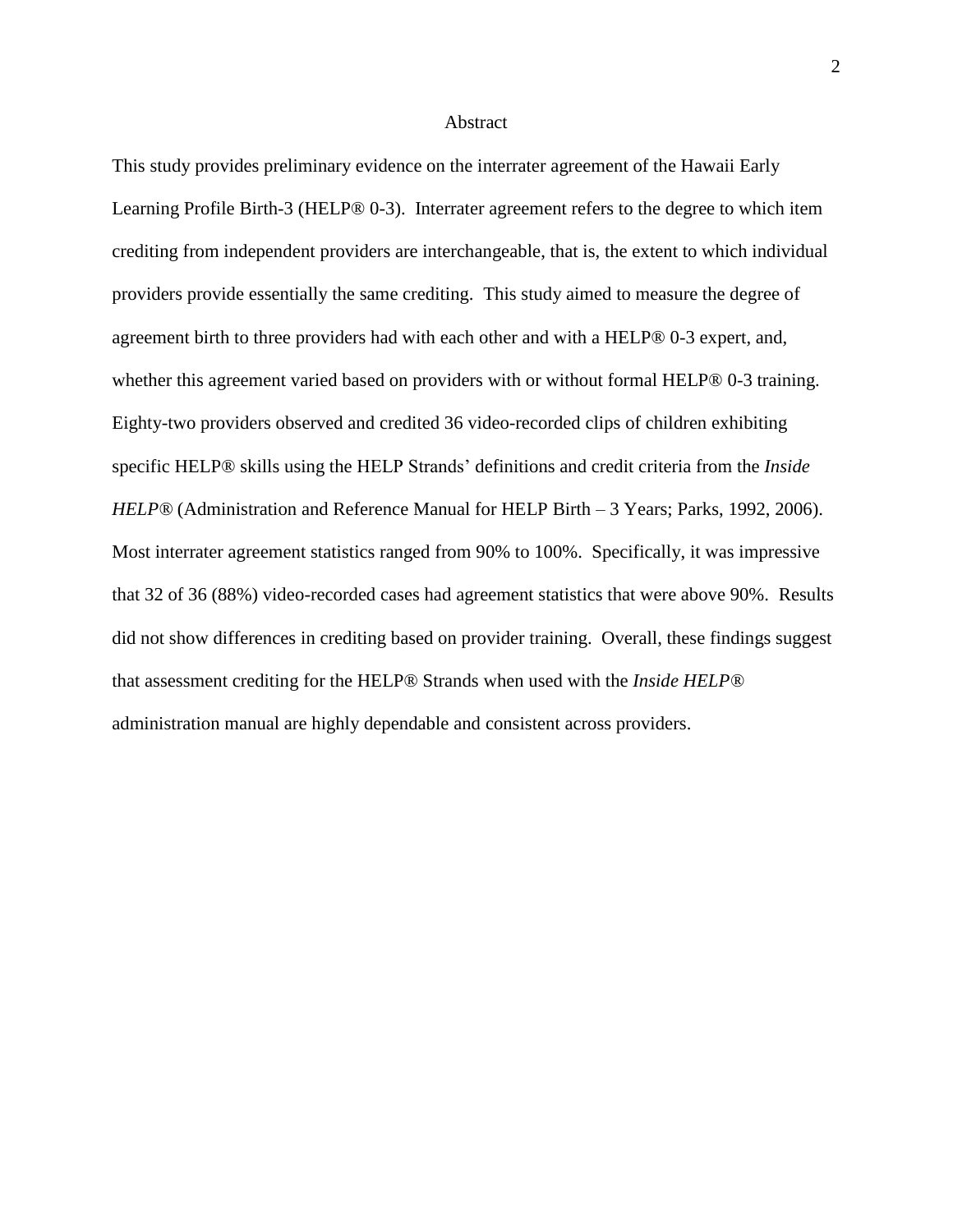#### **Reliability Evidence for Hawaii Early Learning Profile Birth-3 Years:**

# **Interrater Agreement with Child Assessment Crediting - Final Report Introduction**

The psychometric properties of instruments designed for child assessment and planning are important considerations in appropriate use (Bisceglia, Perlman, Schaack, & Jenkins, 2009; Colwell, Gordon, Fujimotoa, Kaestner, & Korenman, 2013; Lambert, Kim, & Burts, 2013). The HELP® 0-3, which is the focus of this study, is a criterion-referenced, curriculum-based assessment designed for use with children aged birth to 3 years. The HELP® Strands 0-3 with the administration manual, *Inside HELP®*, have been widely used in early childhood education. When a birth to three professional assesses a child for progress monitoring and individualized planning, it is important that results be stable and trustworthy. Reliability analyses can provide evidence for the stability, consistency, and agreement of assessment results across sets of providers, items, and time.

## **Background Information on the Development of HELP® 0-3**

The original Hawaii Early Learning Profile materials [*HELP® Activity Guide* (Furuno et al.,1985-2005); *HELP® Charts* (Furuno et al., 1985-2004); *HELP® Checklist* (Furuno et al., 1985-2014)] were developed through a federal demonstration and training project that began in the 1970's. A multidisciplinary pediatric team at the Hawaii School for Public Health selected 685 skills and behaviors for assessment and curricular activities, based on numerous developmental scales and standardized tests. Newer HELP® materials have been subsequently developed with multidisciplinary teams, including *Inside HELP®* (Parks, 1992, 2006); *HELP® Strands 0-3* (Parks, 1992-2013), *HELP® Family Centered Interview* (Parks, 1994-2006)*; HELP® at Home* (Parks, 1988, 2006); and *HELP® When the Parent Has Disabilities* (Parks,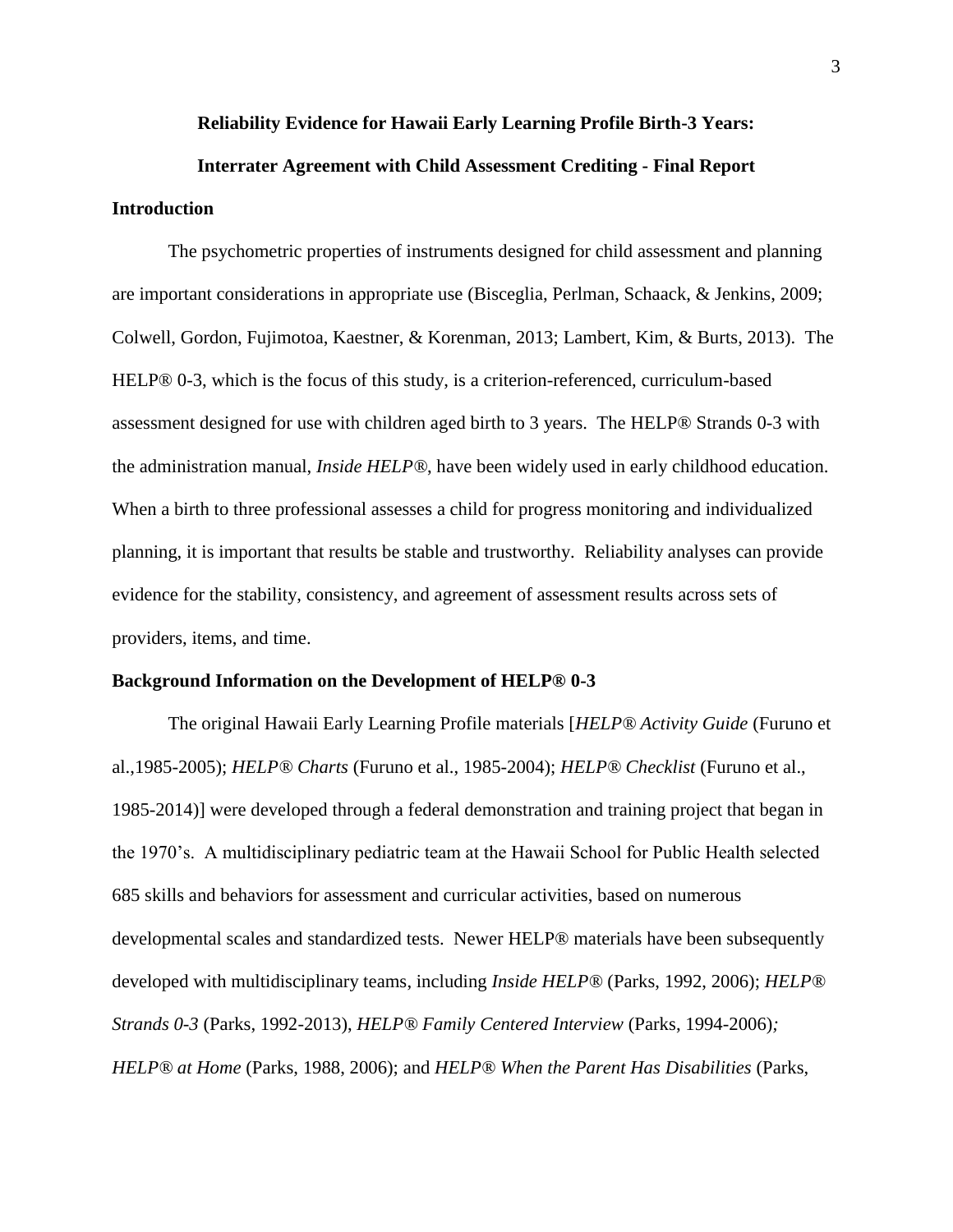1984, 1999). The original 685 skills and six domains were maintained but restructured in the *HELP® Strands* and accompanying *Inside HELP®* administration manual by sub-dividing the major six domains into 58 developmentally-sequenced, conceptual strands and by adding a Regulatory/Sensory Organization section. Definitions, suggested assessment process, and credit criteria were added during the restructuring process to promote consistency among users. There are no prior published reports of interrater reliability for using HELP® 0-3 as a curriculum-based assessment tool (Andersson, 2004).

## **Purpose**

The purpose of this study was to investigate interrater agreement of HELP® Strands 0-3 skill assessment crediting among birth to three providers when assessing children on HELP® 0-3 skills using skill definitions and credit criteria from *Inside HELP®,* the administration manual. Interrater agreement refers to the degree to which crediting from independent providers are interchangeable or the extent to which individual providers provide essentially the same crediting. Provider creditings were compared to each other and to expert crediting (as defined by a birth to three professional and author of *Inside HELP®*). To understand the procedures used when providers conducted HELP<sup>®</sup> crediting, participants with varied levels of experience and training with the HELP® Strands 0-3 were solicited. The primary research questions for this study were:

How reliable are the credits assigned by birth to three providers for the assessment of infants and toddlers using HELP® Strands 0-3?

Are there differences in the degree of agreement for birth to three providers based on the presence, absence, or type of training and experience with the HELP® Strands 0-3?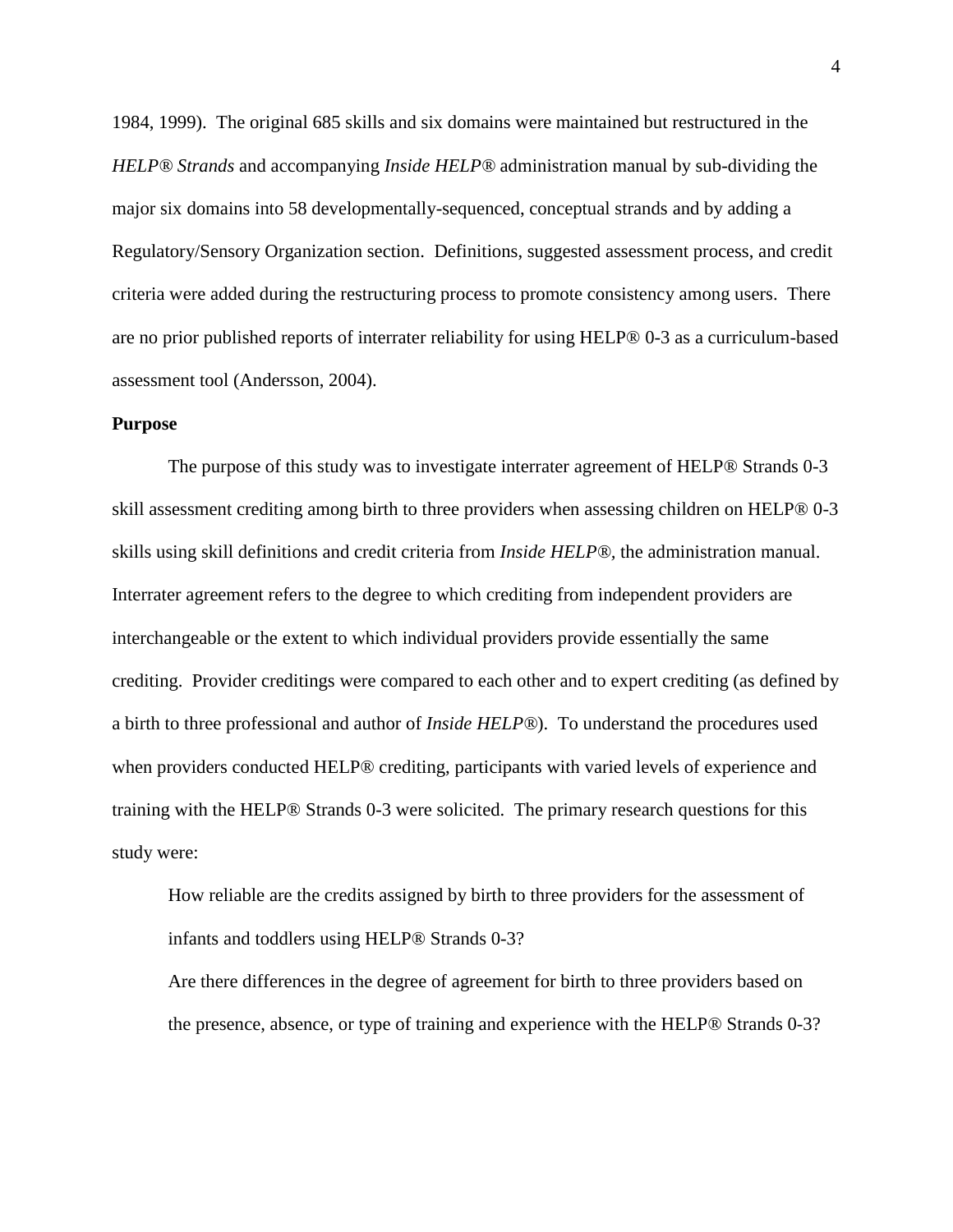#### **Method**

## **Participants**

In this study, 82 birth to three providers from a national sample of providers (with varied disciplines, backgrounds, training, and experience working with children and administering the HELP®) agreed to participate (see Table 1). Of the 82 participants, most (96%) identified as White and female. Ninety percent identified as non-Hispanic. Fifty-eight percent received HELP® Strands 0-3 formal training (including 35% from the University of Kentucky's online Introduction to HELP® course and 15% from onsite training with verified HELP® trainers); 43% had no formal training with the HELP® Strands 0-3. Most participants (68%) identified their work location as a birth to three agency or early Head Start program (12%). Fifty-six percent of the full sample identified as developmental interventionists or teachers; 30% were therapists. Most providers had a Master's degree (70%), and represented a wide geographic area including 24 states; KY and IL had the largest representation. Most (79%) used the HELP® Strands 0-3 to conduct direct assessments for at least one continuous year; they varied in their length of experience in administering the HELP® 0-3 Strands from 0 to 25 years (*Mean* = 6.13) and for the number of children assessed with HELP® 0-3 Strands in the last 24 months (*Mean* = 62). All interrater reliability data were collected in January 2015.

## **Measure**

The HELP® Strands 0-3 is an early childhood curriculum-based tool used to assess child functioning from the ages of birth to 3 years. HELP® Strands 0-3 includes developmental skills and behaviors across six major domains with a section on child regulatory/sensory organization. The administration manual provides definitions and credit criteria for each skill and behavior. Credit options include:  $0$  [(-) = *not observed or reported in any situation*], 1 [(+/-) = *emerging*,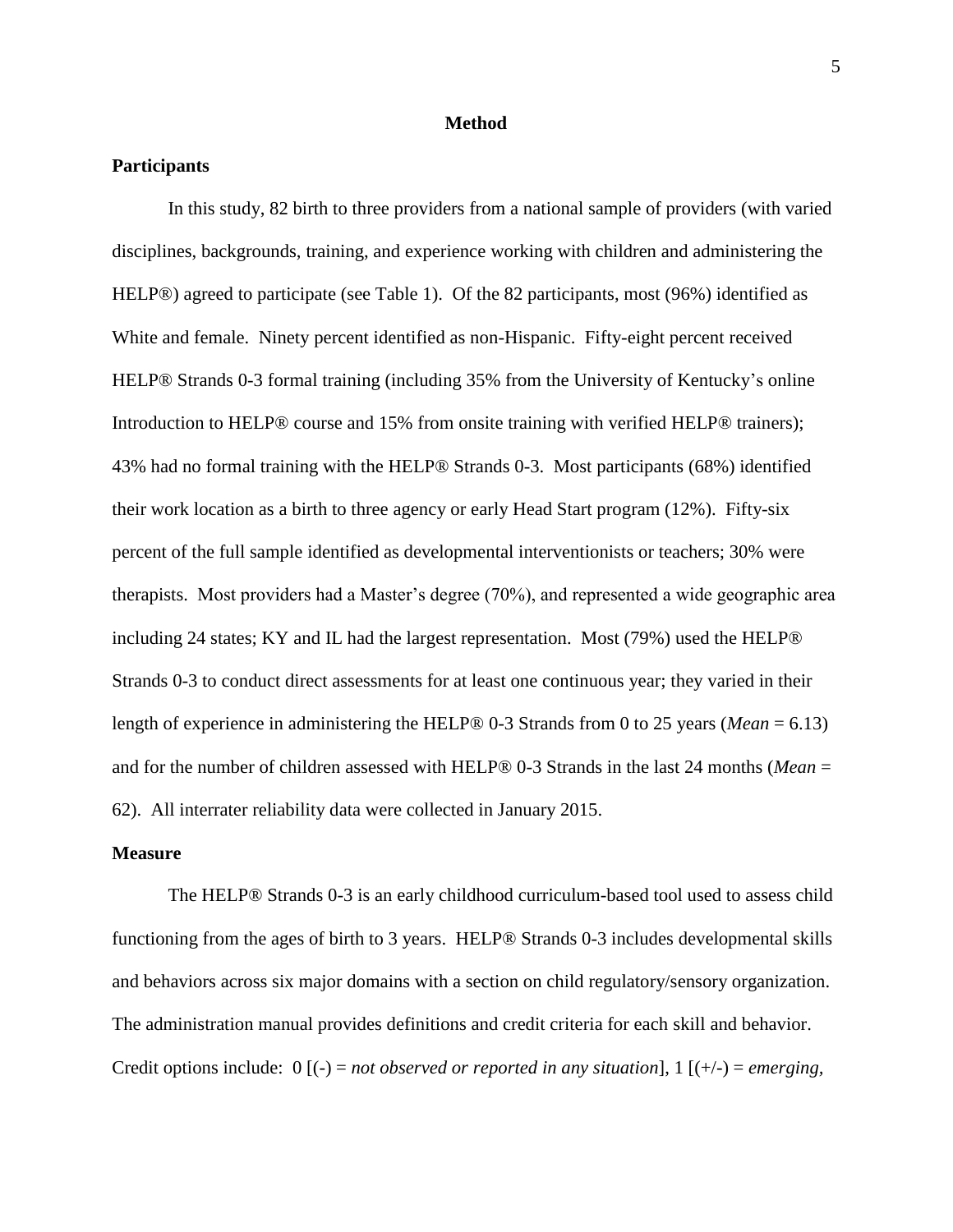*not considered as fully part of repertoire; may have learned during assessment period in imitation; needs reminders; for partially displayed skill*], or 2 [(+) = *present as defined in Inside HELP® by observation or caregiver report as part of the child's typical functioning across familiar settings*]. Skills can also be credited as atypical [(A) = *Atypical, dysfunctional, or quality concerns that interfere with development and everyday functioning*] or not applicable [(N/A) = *not appropriate to assess due to age, disability, cultural or functional relevance, or family preference*].

#### **Development of video recording of skills**

Initial study design included the development of videos for each HELP® 0-3 strand, with each video capturing a single skill or behavior during daily activities in natural environments. The use of videos of children gave the advantage of providing all providers with the same evidence, making the videos useful for measuring differences in professional judgement (Peabody, Luck, Glassman, Dresshaus, & Lee, 2000). A total of 36 skill video assessments were selected that represented skills across the HELP® 0-3 six major domains and Regulatory/Sensory Organization section. Limiting the number of videos to 36 allowed providers time to view the skills displayed in each video and minimized respondent burden.

A pilot version of the video crediting tasks was tested with 15 graduate students enrolled in a measurement course at a large university. None of the volunteer students were experts in early childhood research or served as providers. Their feedback was helpful for the perspective of persons with little to no knowledge of the HELP® Strands 0-3. Students provided feedback about the videos with respect to clarity of instructions, navigation of the tasks, and audio and visual quality. Overall, the feedback indicated no major concerns with task instructions or clarity of videos. However, one of the gross motor skill videos included 2 children which may have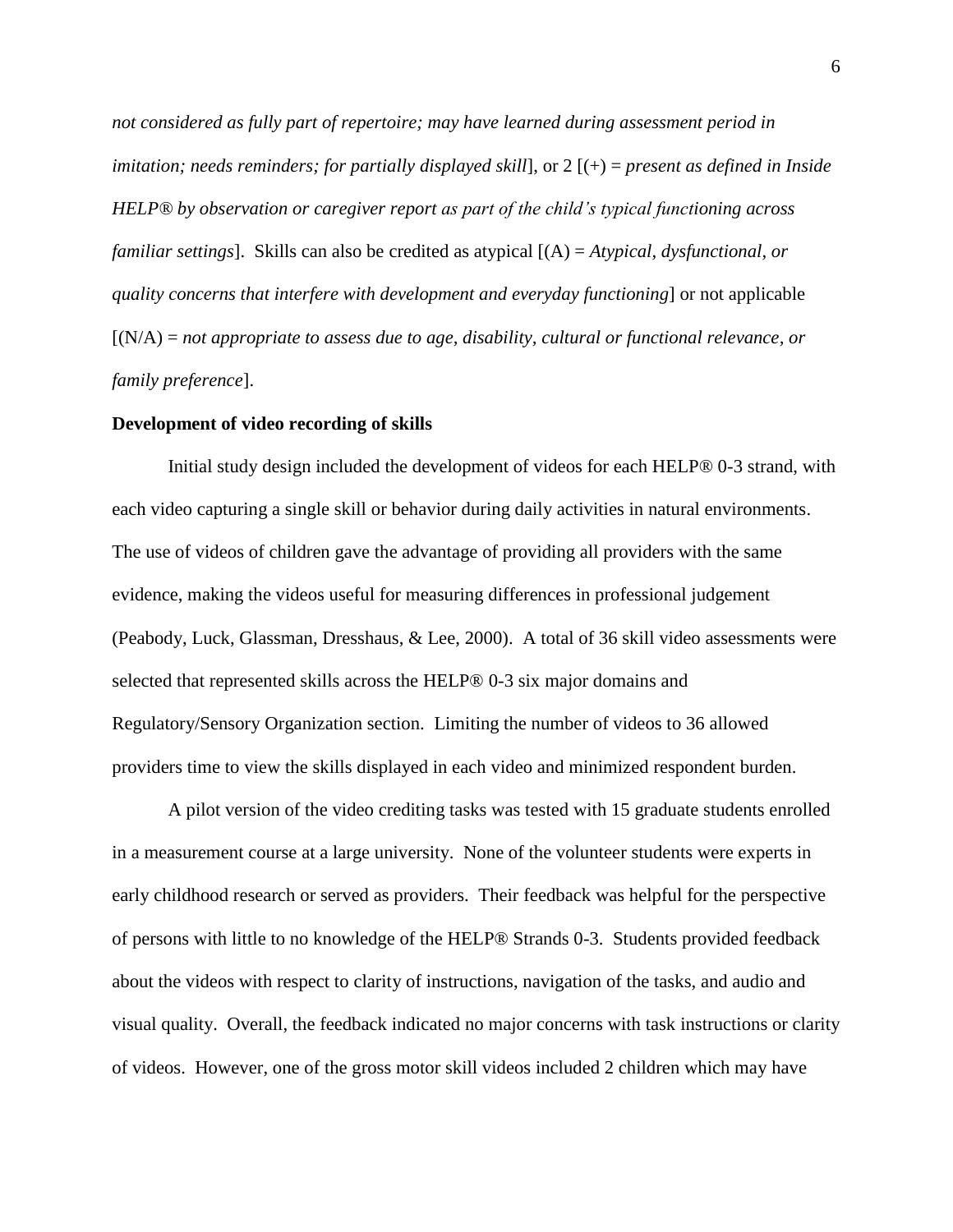created confusion on which child to credit. The item was retained, but flagged during analysis for closer inspection. Feedback was provided on how to clarify directions, and was incorporated into the final crediting videos. After pilot testing, full development of the video crediting tasks was completed.

Careful selection of videos ensured variation in child gender, age, level of functioning, and race (see Table 2). Videos included children with familiar adults in everyday activities and in targeted intervention sessions. The 36 videos included 21 different children, 52% of whom were girls and 75% of whom were White. The ages of the children ranged from birth to 1 year (24%), 1 to 2 years (38%), and 2 to 3 years (38%). All videos were recorded in the child's home setting. The majority of children (67%) had an Individual Family Service Plan (IFSP; i.e., a delay or disability). The author of *Inside HELP®* credited each video to provide a standard for correct responses by providers.

### **Procedure**

All providers credited the same 36 videos independently. Each provider was emailed a unique link via Survey Monkey to complete the HELP® Strands 0-3 interrater agreement task. The survey did not provide training about use of the HELP® Strands 0-3; rather, the instructions included the types of browsers recommended, tips for moving through the videos efficiently, and procedures for crediting a child within each video. For each video-recorded skill, two online pages were presented. At the beginning of the survey, participants answered several demographic questions. On the first page for each skill, participants were introduced to the skill and its definition from *Inside HELP®*, within the context of the applicable HELP® Strand (i.e., Cognitive Symbolic Play). On the second page, providers watched a brief video of a child and then selected the appropriate credit for the skill being assessed. After completion of the online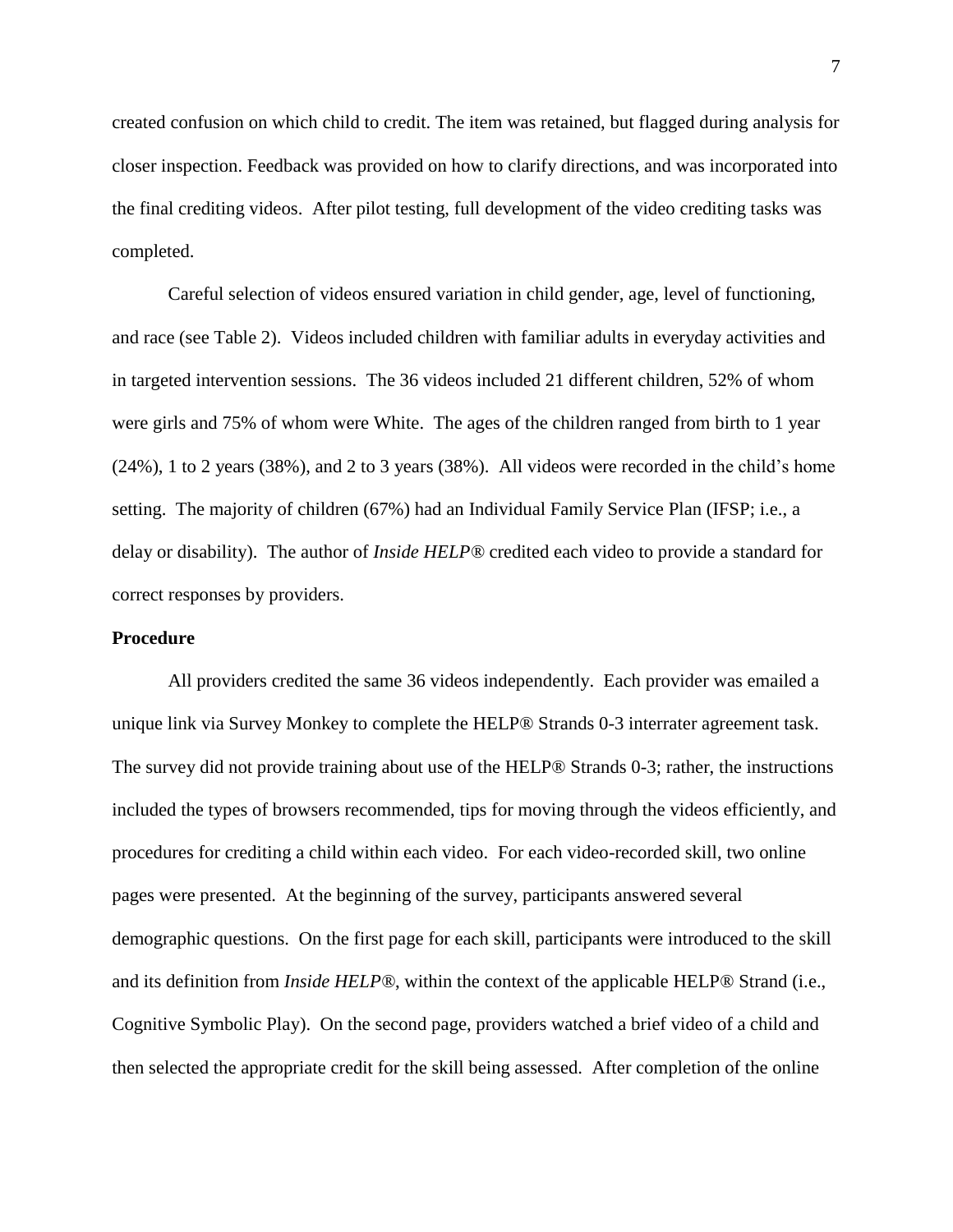crediting tasks, participants were thanked for their time and mailed (at no charge) an honorarium for their participation. The honorarium consisted of either a check for \$50 or a copy of *Inside HELP®* (valued at \$65).

## **Data Analysis**

Interrater agreement of item crediting was examined by correlating birth to three provider results among the providers and with the expert crediting for each item, so that the degrees of agreement could be determined. This analysis was done for each item within each domain for the entire sample, and examined for participants who did and did not have formal HELP® Strands 0-3 training. Statistics are reported for percent agreement, as well as for 95% bootstrap corrected accelerated  $(k = 1,000)$  95% confidence intervals (CIs).

## **Results**

We first report the overall interrater agreement among providers and according to provider training status (formal or no formal training on HELP® Strands 0-3) for each of the 36 video recorded skills. Secondly, we report the provider agreement with the expert credit and according to provider training status.

The degree of item interrater agreement was represented by the percentage of agreement among 82 providers on each item; the degree of domain interrater agreement was represented by the average percentage of items that were sampled from the corresponding domain (Table 3). Specifically, at the item level, the crediting agreement ranged from a high of 100% (for Fine Motor skill #s 4.74, 4.78; Social-Emotional skill # 5.04; Self Help skill #s 6.19, 6.62; Regulatory/Sensory Organization skill #s 1.68, 1.69, 5.60) to a minimum of 70.7% (for Gross Motor skill  $\#$  3.79) for the overall sample ( $N = 82$ ). The vast majority of statistics showed provider credits had high agreement regardless of domain. Over 88% of the sampled items had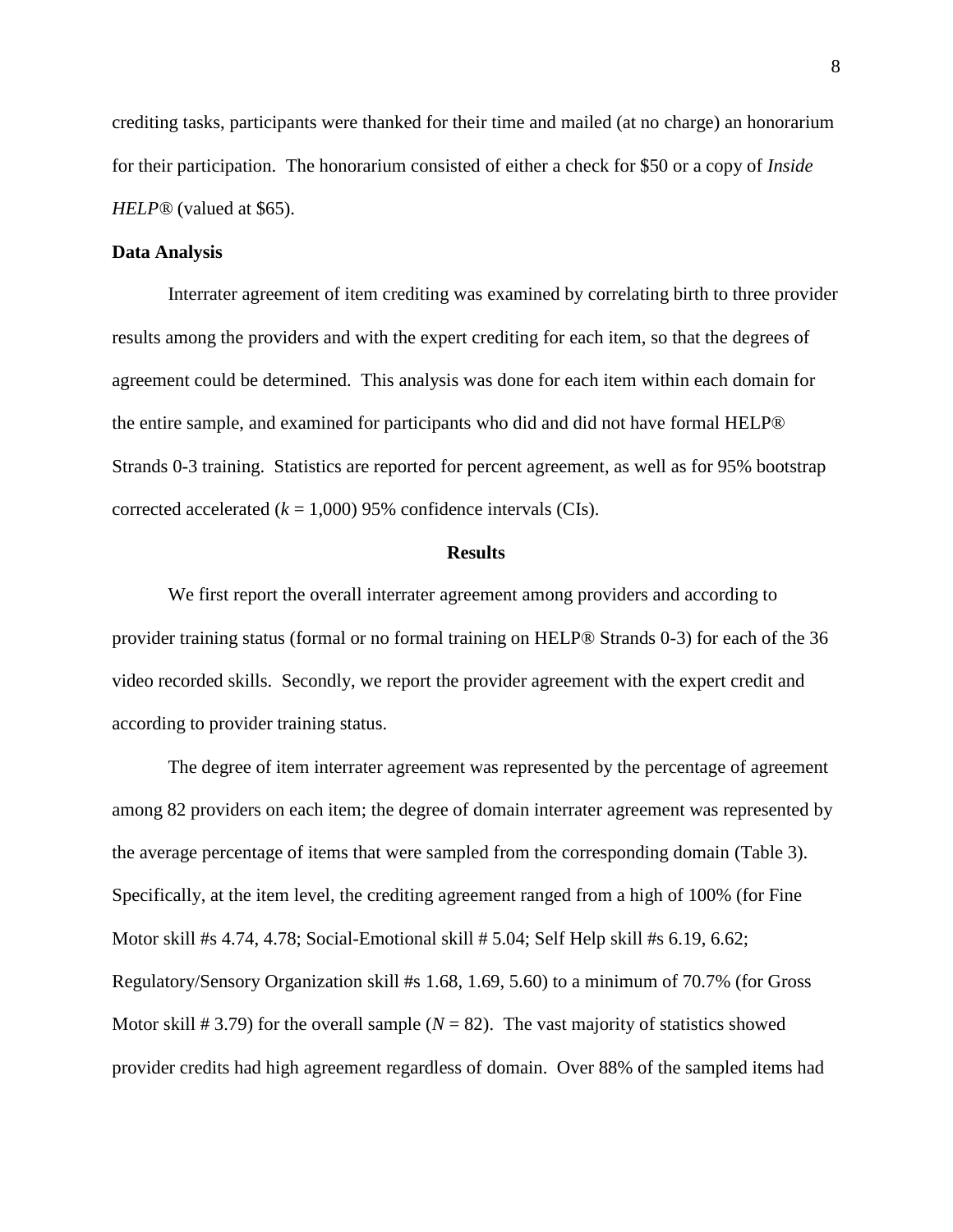agreement levels greater than 90%. At the domain level, the average crediting agreement was excellent, ranging from 100% (Regulatory/Sensory Organization) to 88.3% (Gross Motor). Four domains, including Fine Motor, Social-Emotional, Self-Help, and Regulatory/Sensory Organization (section), had almost perfect agreement (greater than 98%). Two domains (Cognitive and Language) had agreement levels of 93%. The only domain with average agreement below 90% was the Gross Motor domain (88.3%), which is considered desirable in agreement studies.

With regard to provider agreement with the expert, the average numbers of items (*M*) for which the providers agreed with the expert credit were examined. The results in Table 3 show that the agreement level was high at 33.29 across all 36 case video skills, with 95% bootstrap corrected accelerated CI [32.95, 33.63]. Moreover, the results showed no significant agreement differences for trained vs. untrained providers according to the amount of provider training (i.e., with formal training  $M = 33.06$  out of 36; 95% CI [32.39, 33.63]; without formal training  $M =$ 33.37; 95% CI [32.96, 33.78]).

#### **Discussion**

This is the first interrater agreement study of the HELP® Strands 0-3. The study included 82 providers with a wide diversity of professional backgrounds, geographic locations, amount of training, and years' experience with the HELP® Strands 0-3. The main findings are that interrater agreement among providers was high to moderate for a diverse sample of videorecorded skills as credited by birth to three providers with and without formal HELP® Strands 0- 3 training (see Table 3). It is impressive that 32 of 36 (88%) video-recorded skills had agreement levels that were above 90%. Only the Gross Motor domain had two skills with agreement statistics below 80%. A possible explanation is that one of the gross motor skill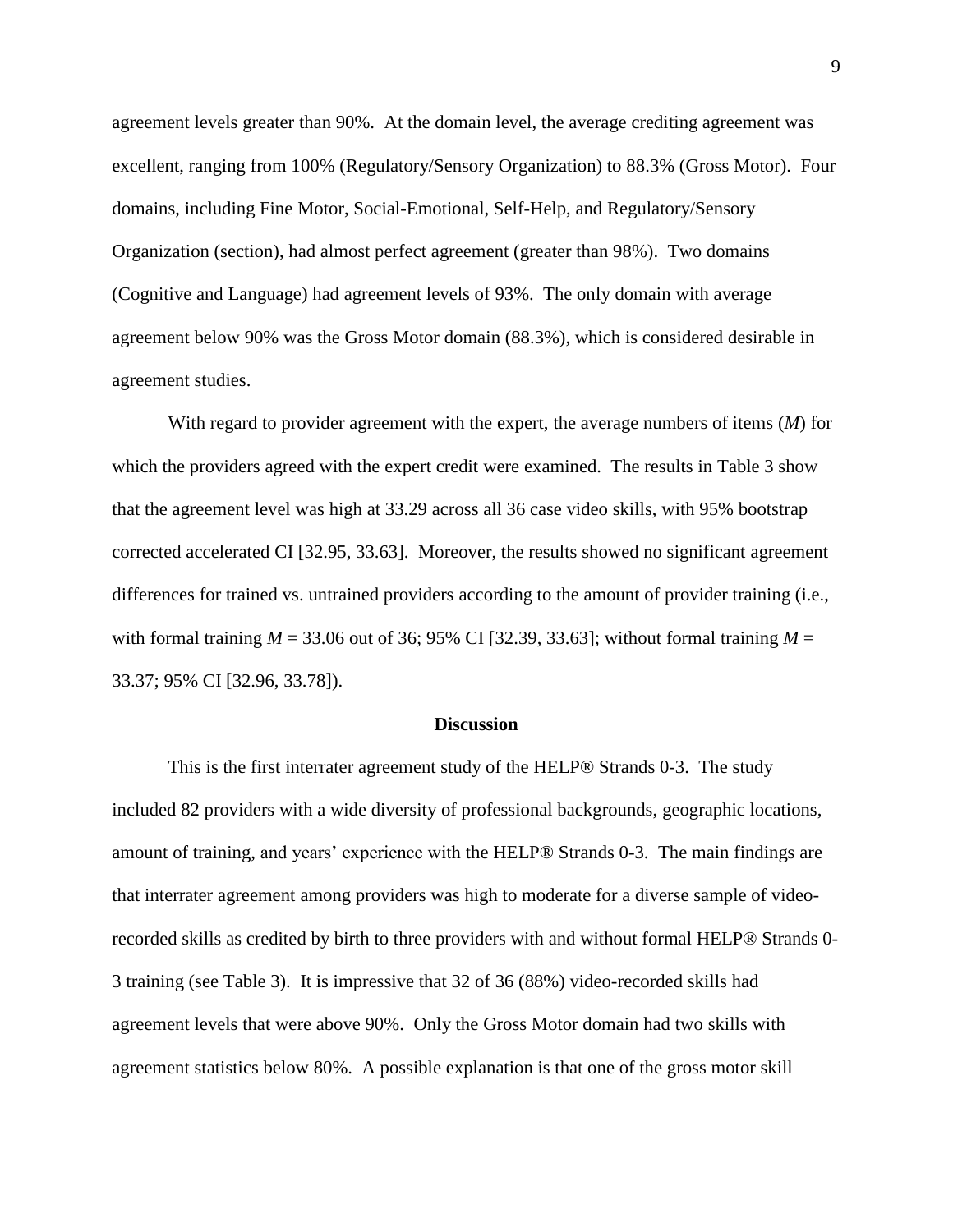videos presented 2 children which may have caused some confusion on which child to credit, indicating a production error and not a problem with provider crediting. Excluding this video, all agreement statistics were well above 80%, which is often deemed the minimum level of agreement to suggest interrater agreement (McMillan & Schumacher, 2001, p. 66). This trend was observed for providers with and without formal HELP® Strands 0-3 training (see Table 3). Overall, the results suggest that provider ratings in this study are highly dependable, and that we can expect providers rating children with the HELP® Strands 0-3 to provide essentially the same credit for a given skill.

Furthermore, while the results show no difference for the amount of training providers received on the HELP® Strands 0-3, this finding does not suggest that formal training should stop. The *Inside HELP®* administration manual outlines clear procedures including definitions, credit criteria, adaptations, and materials for assessment with the HELP® Strands 0-3. Training should continue to improve consistency in crediting; to better familiarize providers with the HELP® Strands 0-3; and to improve assessor skill development, relationship building, and development of functional outcomes as part of the family centered HELP® 0-3 curriculum-based assessment process. Finally, there are not any previous studies with which to compare these results, as this is the first formal study to look at interrater agreement for the HELP® Strands 0- 3. Further studies are needed to show that these results are not sample-specific and are replicable.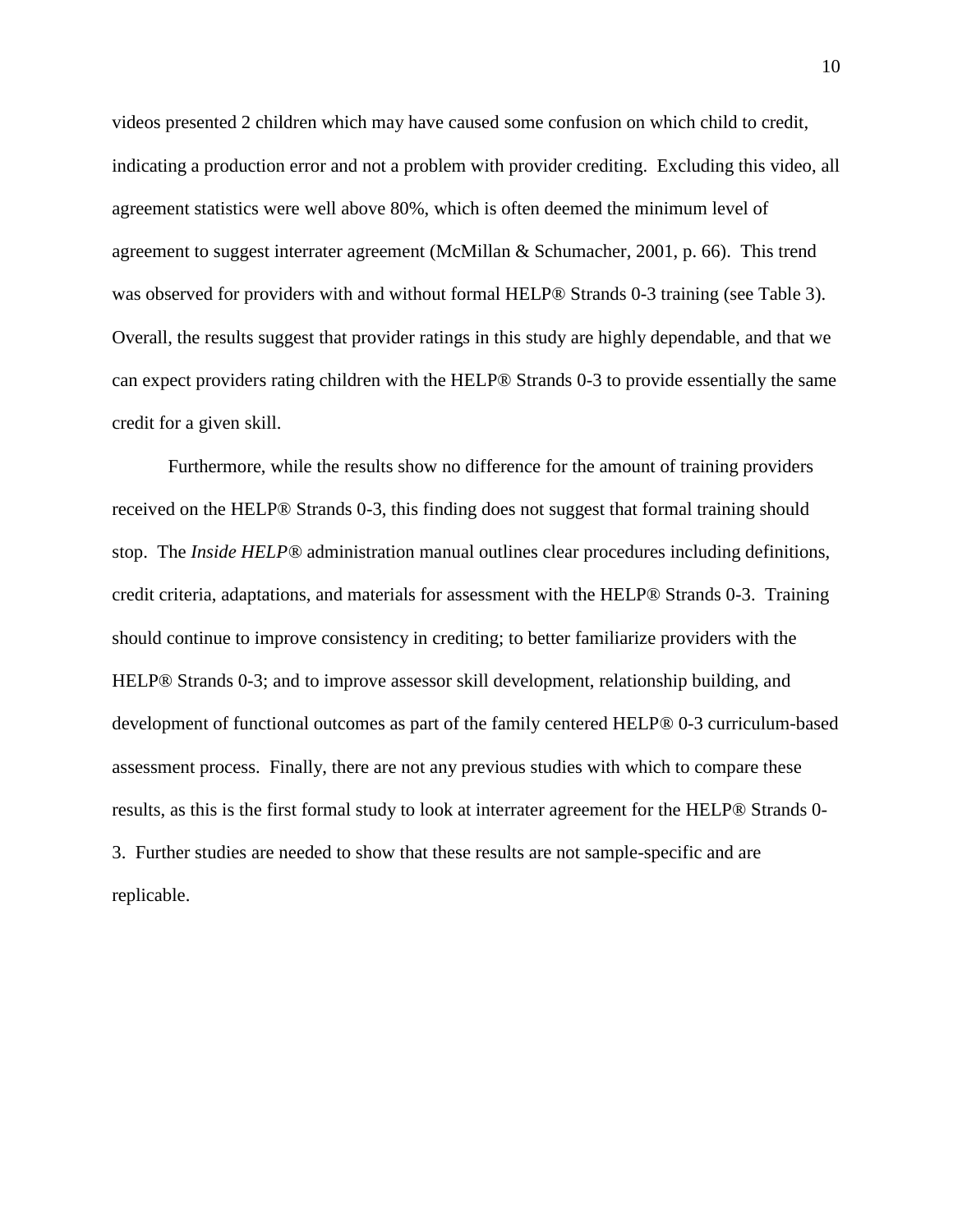#### References

- Andersson, L. L. (2004). Appropriate and inappropriate interpretation and use of test scores in early intervention. *Journal of Early Intervention*, *27*(1), 55-68.
- Bisceglia, R., Perlman, M., Schaack, D., & Jenkins, J. (2009). Examining the psychometric properties of the infant-toddler environmental rating scale-revised edition in a high-stakes context. *Early Childhood Research Quarterly, 24,* 121-132. doi:10.1016/j.ecresq.2009.02.001
- Colwell, N., Gordon, R. A., Fujimotoa, K., Kaestner, R., & Korenman, S. (2013). *Early Childhood Research Quarterly, 28*, 218– 233.
- Furuno, S., O'Reilly, K. A., Hosaka, C. M., Inatsuka, T. T., Zeislofr-Falbey, B. (1985-2005). *Hawaii Early Learning Profile (HELP) Activity Guide*. Palo Alto, CA: VORT.
- Furuno, S., O'Reilly, K., Inatuka, T., Hosaka, C., Allman, T., & Zeisloft-Falbey, B. (1985-2004). *HELP® Charts.* Palo Alto, CA: VORT.
- Furuno, S., O'Reilly, K., Hosaka, C. M., Inatsuka, T., & Zeisloft-Falbey, B. (1985-2014). *HELP® Checklist.* Palo Alto, CA: VORT.
- Lambert, R. G., Kim, D-H., & Burts, D. C. (2013). Technical manual for the Teaching Strategies GOLD® assessment system. *Center for Educational Measurement and Evaluation.* Charlotte, NC: University of North Carolina.
- McMillan, J., & Schumacher, S. (2001). *Research in education* (5th ed.). New York, NY: Longman.
- Parks, S. (1988, 2006). *HELP® at Home.* Palo Alto, CA: VORT.
- Parks, S. (1994-2006). *HELP® Family Centered Interview.* Palo Alto, CA: VORT.
- Parks, S. (1992-2013). *HELP® Strands.* Palo Alto, CA: VORT.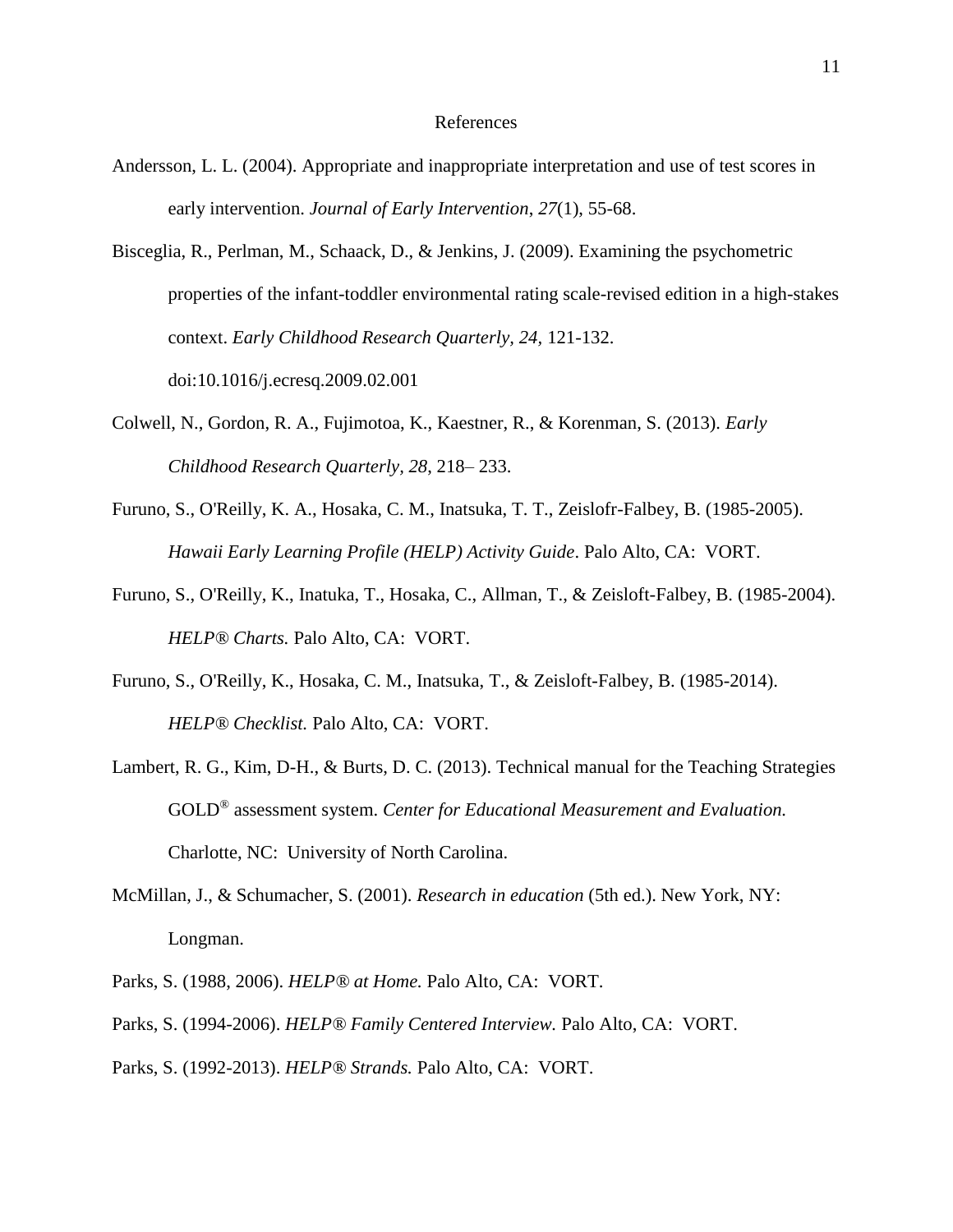Parks, S. (1984, 1999). *HELP® When the Parent Has Disabilities*. Palo Alto, CA: VORT.

- Parks, S. (1992, 2006). *Inside HELP® (Administration and reference manual for HELP birth-3 years).* Palo Alto, CA: VORT.
- Peabody, J. W., Luck, J., Glassman, P., Dresselhaus, T. R., & Lee, M. (2000). Comparison of vignettes, standardized patients, and chart abstraction: A prospective validation study of 3 methods for measuring quality. *Journal of the American Medical Association 283*, 1715– 1722.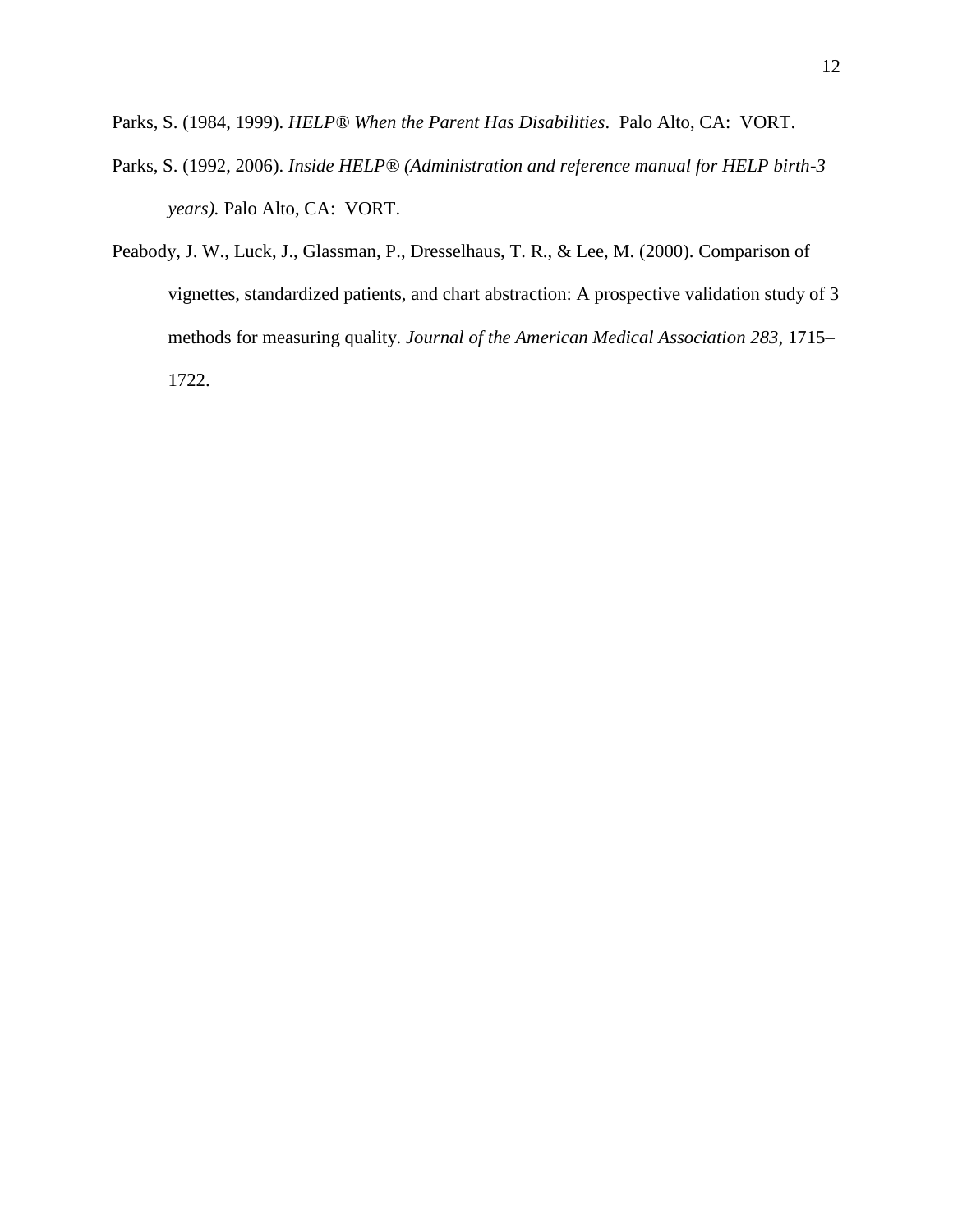Table 1

Variable Number and Australian Contract and Australian Contract and Australian Contract and Australian Contract and Australian Contract and Australian Contract and Australian Contract and Australian Contract and Australian (Percentage) Gender Female Female 79 (96%) Male  $3(4%)$ Race White, Non-Hispanic 79 (96%) African American 2 (2%) Native American 1 (1%) Ethnicity Non-Hispanic Origin 74 (90%) Hispanic Origin 6 (7%) No Response 2 (2%) HELP® 0-3 Training UK Online Course 35 (43%) Verified HELP Trainers 12 (15%) No formal training 35 (43%) Work Location Birth to Three Program 68 (83%) Early Head Start 10 (12%) Other Program  $4 (5\%)$ Discipline Developmental Interventionist/Teacher 46 (56%) Speech/Language Pathologist 10 (12%) Physical Therapist 9 (11%) Occupational Therapist 6 (7%) Other 11 (13%) Degree Master's Master's 57 (70%) Bachelor's 21 (26%) Associate's/some college 4 (5%) State Represented Illinois 12 (15%) Kentucky 12 (15%) California 9 (11%) Wisconsin 6 (7%) Colorado 5 (6%) Missouri 4 (5%) Others (CT, FL, HI, IN, KS, ME, MN, MT, NM, NV, NY, OH, OR, PA, TX, UT, VA, WV) 34 (41%) Use HELP continuously/1 year Yes  $65 (79%)$ No 16 (20%) Experience using HELP® Strands (in years) Mean 6.13 Median 5  $SD$  5.63 Number children assessed with HELP® Strands in last 2 years Minimum 0 Maximum 800 Mean  $62$  $SD$  113

*Demographic Statistics for Participating Providers (N = 82)*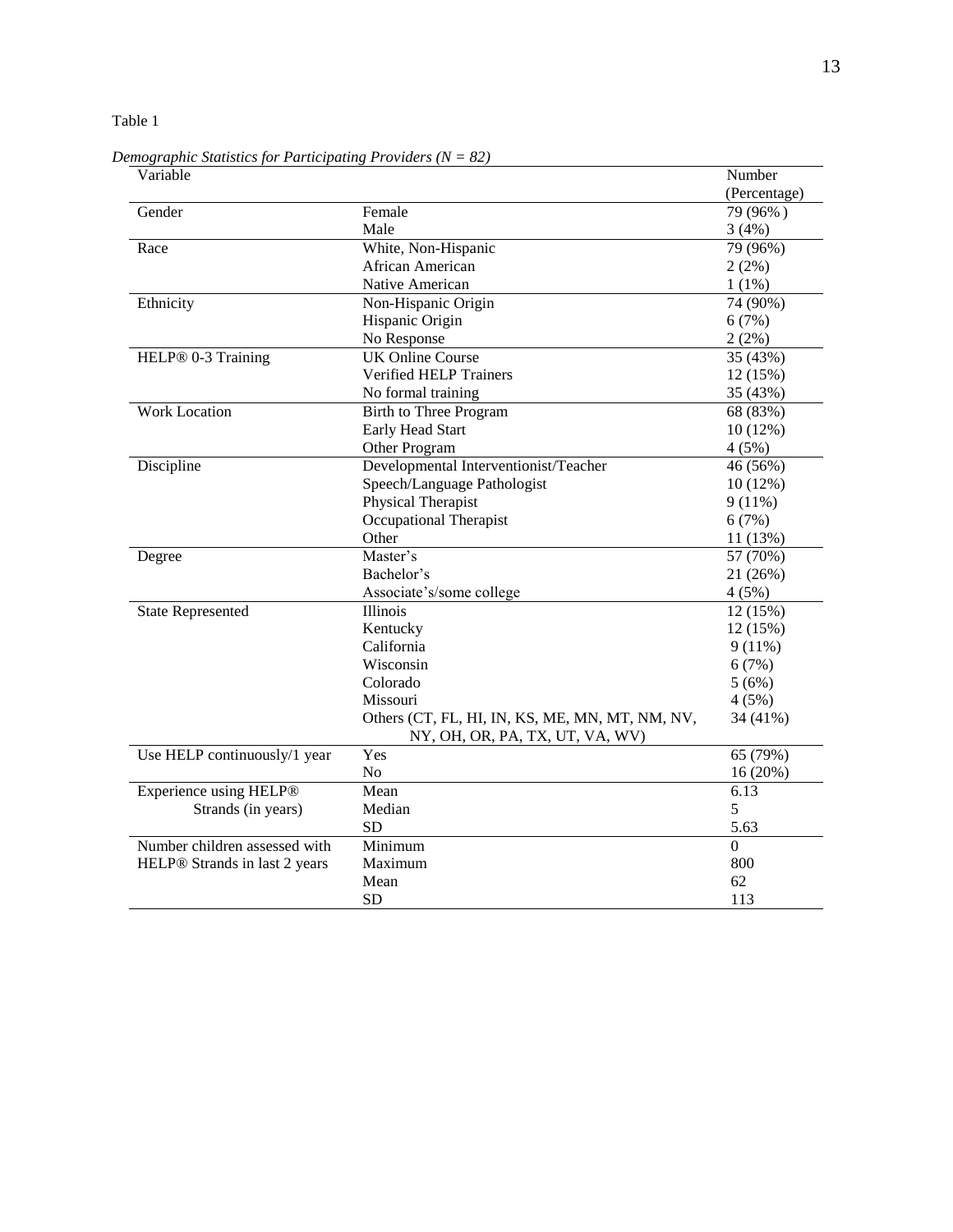## Table 2

| Variable                          |                 | Number (Percentage) |
|-----------------------------------|-----------------|---------------------|
| Gender                            | Female          | 11(52%)             |
|                                   | Male            | 10 (48%)            |
| Age                               | Birth to 1 year | 5(24%)              |
|                                   | 1-2 years       | 8 (38%)             |
|                                   | 2-3 years       | 8 (38%)             |
| <b>Special Education Services</b> | Yes             | 14 (67%)            |
|                                   | N <sub>o</sub>  | 7(33%)              |
| Race                              | White           | 16 (76%)            |
|                                   | Non-White       | 5(24%)              |

*Demographic Statistics for Videotaped Children (N = 21)*